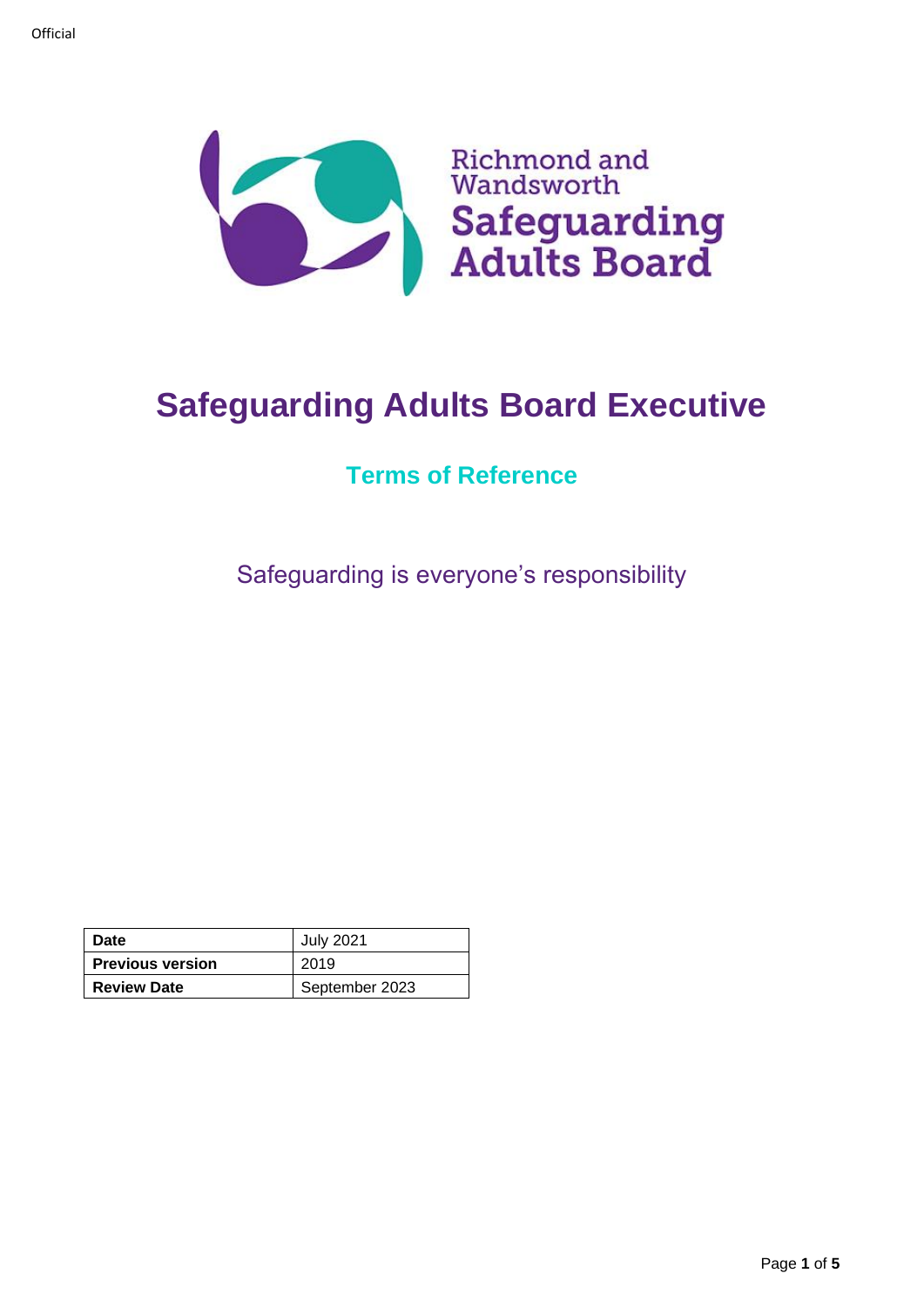#### **Preamble**

In January 2018 the Safeguarding Adults Boards in the London Borough of Richmond upon Thames and the London Borough of Wandsworth transitioned into a joint Board. This decision was based on a number of factors, including, the changing partner organisation reconfigurations, boundary changes and restructures across all three statutory partner organisations, the need to share information and intelligence, the desire to make more efficient use of resources and decrease the administrative burden whilst retaining ongoing improvement and developments across the partnership. Having consulted widely with all major local stakeholders and agencies the joint SAB commenced in January 2018.

#### **1. Introduction**

#### **1.1. Section 43 of the Care Act 2014 requires for each local authority to establish a Safeguarding Adults Board (SAB) as follows:**

- (1) Each local authority must establish a Safeguarding Adults Board (an "SAB") for its area.
- (2) The objective of a SAB is to help and protect adults in its area in cases of the kind described in section  $42(1) - (e.g.$  prevent harm and abuse of an adult with care and support needs and to make enquiries and minimise harm and abuse in cases where this has been alleged or taken place)
- (3) The way in which a SAB must seek to achieve its objective is by co-ordinating and ensuring the effectiveness of what each of its members does.
- (4) A SAB may do anything which appears to it to be necessary or desirable for the purpose of achieving its objectives.

#### **1.2. Schedule 2 specifies that:**

- 1(1) The members of a SAB are:
- (a) the local authority which established it,
- (b) a clinical commissioning group the whole or part of whose area is in the local authority's area,
- (c) the chief officer of police for a police area the whole or part of which is in the local authority's area, and
- (d) such persons, or persons of such description, as may be specified in regulations.

The SAB Executive, in compliance with schedule 2 above will be reflecting of the statutory membership: Local Authority, Health and Police as follows:

| Organisation                                    | <b>Job Role</b>                                                                             |
|-------------------------------------------------|---------------------------------------------------------------------------------------------|
| <b>Local Authority</b>                          | Director of Adult Social Care and Public Health<br>(DASCPH), Richmond & Wandsworth Councils |
|                                                 |                                                                                             |
| <b>Metropolitan Police</b>                      | Detective Superintendent - Safeguarding Lead,                                               |
|                                                 | South West Basic Command Unit (SW BCU)                                                      |
| SWL Health and Care Partnership -               | Director of Quality                                                                         |
| Richmond                                        |                                                                                             |
| SWL Health and Care Partnership -<br>Wandsworth | Director of Quality                                                                         |
|                                                 |                                                                                             |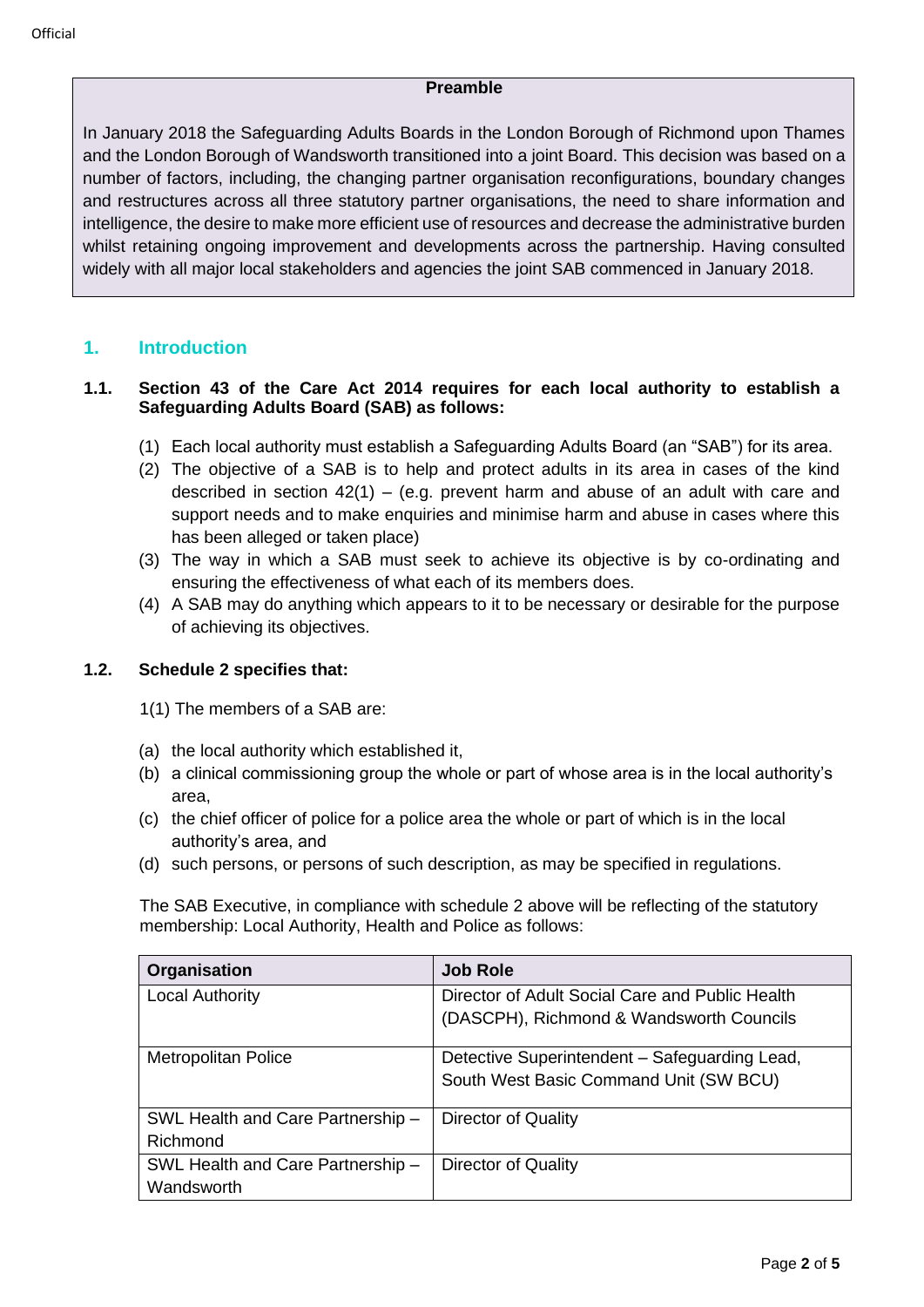## **2. Purpose of the Richmond and Wandsworth SAB Executive**

2.1. The main purpose of the Richmond and Wandsworth Safeguarding Adults Board (RWSAB) Executive will be to provide the necessary oversight, leadership and accountability of the work of the RWSAB and to be assured that the local safeguarding arrangements are working effectively and that they follow the Association of Directors of Adult Social Care (ADASS) guidance and safeguarding arrangements.

#### **3. Functions of SAB Executive**

The SAB Executive will fulfil the following functions:

- 3.1. Develop and monitor the RWSAB strategic plan.
- 3.2. Publish an annual report which sets out what has been achieved.
- 3.3. Commission Safeguarding Adult Reviews (SARS) as recommended by the SAR sub-group.
- 3.4. Develop and monitor sub-groups to carry out the work of the RWSAB.
- 3.5. Arranged meetings of the wider partnership in accordance with the agreed governance structures.
- 3.6. Monitor the RWSAB budget.
- 3.7. Receive reports from the Independent Chair.
- 3.8. Identify and manage the risks on behalf of the RWSAB.

### **4. Membership**

- 4.1. Core members will be staff with the appropriate level of strategic leadership/responsibility from the key strategic partners – Met Police's SW BCU, SWL Health and Care Partnership<sup>1</sup> (i.e. Clinical Commissioning Group, Richmond & Wandsworth), Richmond and Wandsworth Councils and the Independent Chair.
- 4.2. The Executive will be chaired by the Independent Chair, or on a rotational basis by each member of the Executive for a 6-month period.
- 4.3. Each of the core members will nominate a deputy of sufficient seniority to fully act on behalf of the agency they represent if they are unable to attend a meeting.
- 4.4. The Executive may invite or co-opt additional members to support it in carrying out its functions.
- 4.5. The RWSAB Independent Chair will provide the Richmond and Wandsworth Safeguarding Adults Board partners with assurance that all strategic partners are acting collaboratively whilst holding one another to account for the effectiveness of the Board's safeguarding adult arrangements. Furthermore, the RWSAB Independent Chair will offer constructive challenge to the Executive and act as a conduit between the executive, the sub-groups and the wider Safeguarding Adults partners.

<sup>&</sup>lt;sup>1</sup> The current work of transforming the CCGs into Integrated Care Systems (ICS) is likely to give rise to further changes in terms of decision-making and designates.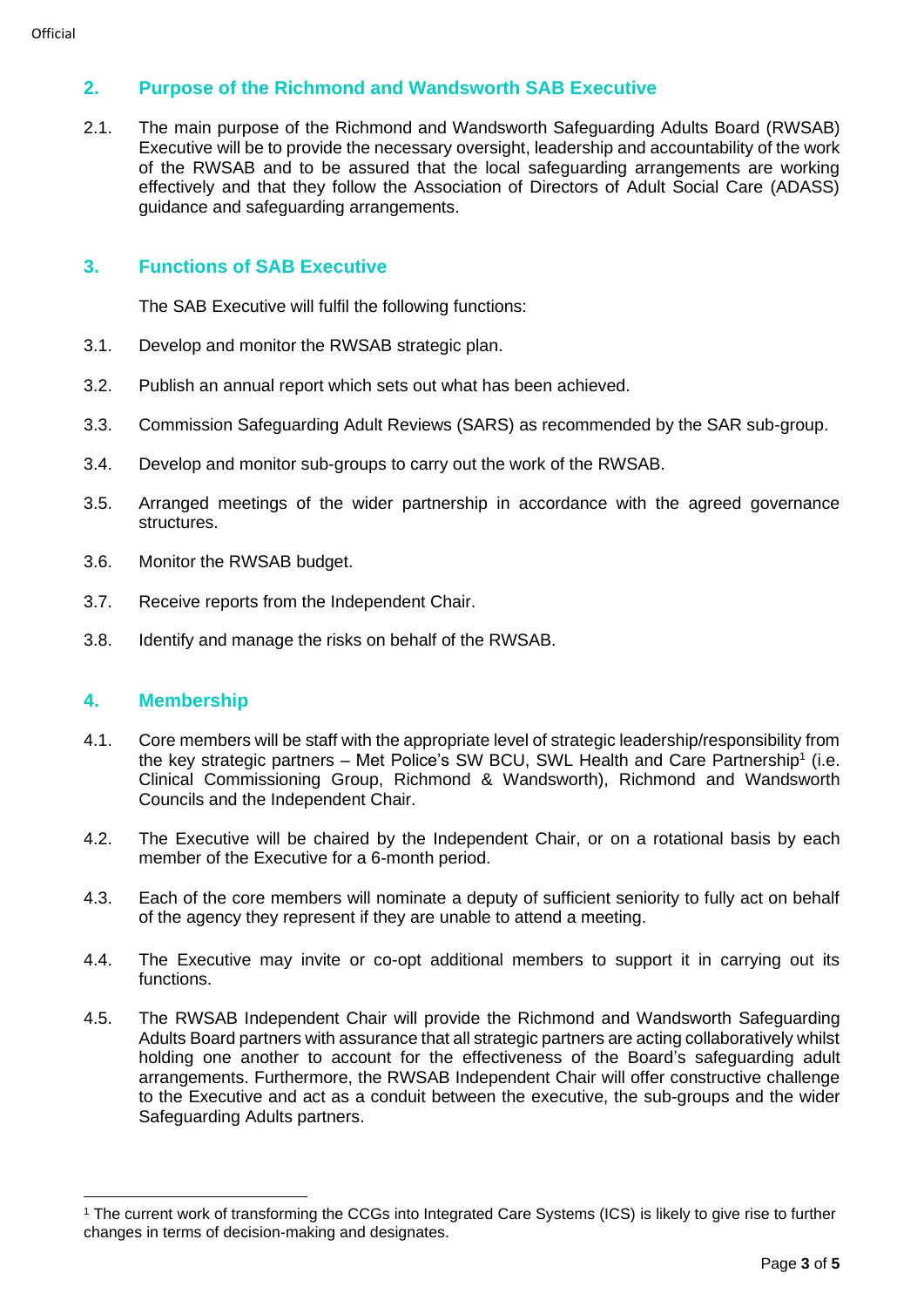### **5. Governance**

- 5.1. The Executive has a responsibility to work in partnership with other Boards and to ensure that its actions compliment the work of these board. These arrangements will include the following Boards:
	- Richmond and Wandsworth local Safeguarding Children Partnerships (SCPs).
	- Richmond and Wandsworth Community Safety Partnerships (CSPs).
	- Richmond and Wandsworth Health and Wellbeing Boards (HWBs).
	- SWL Clinical Commissioning Group.
- 5.2. The Executive is responsible for preparing and presenting a safeguarding adults annual report and presenting it for information to:
	- The Richmond and Wandsworth Council:
	- The Richmond and Wandsworth Health and Well-being Boards;
	- The senior governance boards of Metropolitan Police South West BCU;
	- The senior governance boards of the SWL CCG; and
	- The Richmond and Wandsworth Healthwatch.
- 5.3. The Executive will receive and ratify reports from the sub-groups.
- 5.4. The governance structure of the RWSAB is as shown below:



5.5. The Executive members will be accountable to each of the partner's chief officers.

#### **6. Decisions and escalation**

- 6.1. Wherever possible to Executive will make decisions and recommendations based on consensus between the statutory partners. Where there is no consensus, decisions will be made based on a simple majority of the members and the Independent Chair will hold a casting vote where there is a deadlock.
- 6.2. Where decisions are required urgently, they can be made by email.
- 6.3. In exceptional circumstances, where consensus cannot be reached, issues can be exculpated to the chief accountable officers of the statutory partners.

#### **7. Frequency and constitution of Meetings**

- 7.1. The Executive will meet every second month and at least 5 times a year.
- 7.2. A quorum will comprise at least 1 representative of each of the statutory agencies i.e. 3 members.